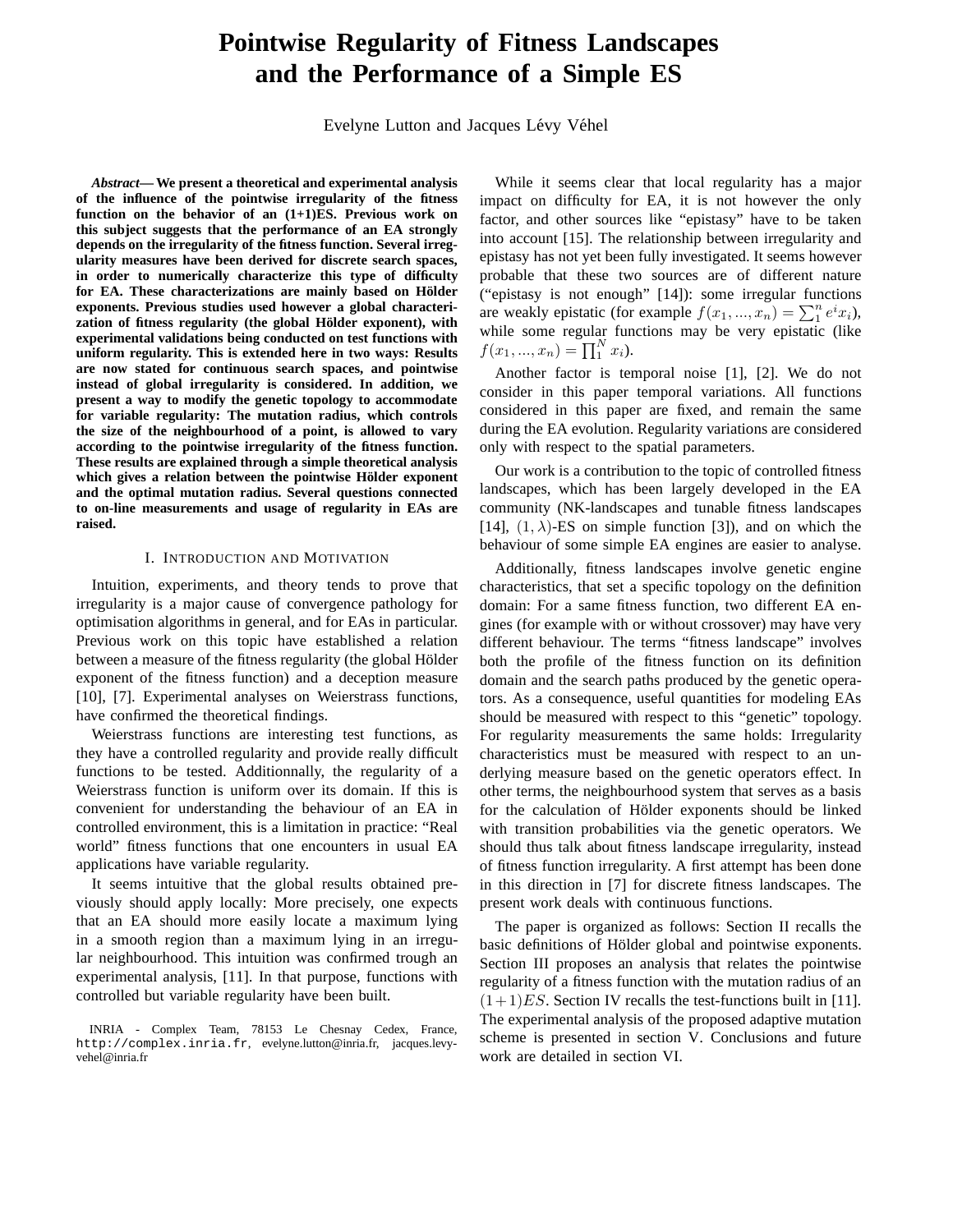#### II. GLOBAL AND POINTWISE REGULARITY

Hölder regularity analysis is an important topic in various fields such as partial differential equations, fractal geometry and signal/image processing  $([8])$ . Hölder regularity allows to quantify in a precise way both the pointwise and global regularity. For our purposes, the following notions will be relevant. To simplify notations, we assume that our signals are nowhere differentiable. Generalization to other signals only requires simple modifications.

Let  $\alpha \in (0,1)$ , and  $\Omega \subset \mathbf{R}$ . One says that a function f defined on  $\Omega$  belongs to  $C_l^{\alpha}(\Omega)$  if:

$$
\exists C : \forall x, y \in \Omega : \frac{|f(x) - f(y)|}{|x - y|^{\alpha}} \le C
$$

The supremum of the values  $\alpha$  such that f belongs to  $C_l^{\alpha}(\Omega)$  is called the global Hölder exponent of f in  $\Omega$ . From the definition, it is clear that smaller values of  $\alpha$  correspond to more irregular functions.

A pointwise characterization may be obtained as follows: Let  $x \in \mathbb{R}$ , and s be a real number with  $0 < s < 1$ . A function  $f : \mathbb{R} \to \mathbb{R}$  belongs to  $C<sup>s</sup>(x)$  if there exist  $\delta > 0$ and a constant  $C_x$  such that

$$
|y - x| \le \delta \Rightarrow |f(y) - f(x)| \le C_x |y - x|^s. \tag{1}
$$

The *pointwise Hölder exponent* of f at x, denoted by  $\alpha(x)$ , is defined to be  $\sup\{s : f \in C^s(x)\}.$ 

Since  $\alpha(x)$  is defined at each point, we may associate to f the function  $x \mapsto \alpha(x)$  which measures the variation of its regularity with location. Section IV allows one to get an intuitive feeling of Hölder exponents with graphs of functions with prescribed pointwise regularity. Hölder regularity characterization is widely used in fractal analysis because it has direct interpretations both mathematically and in applications. It has been shown for instance that  $\alpha$ indeed corresponds to the auditive perception of smoothness for voice signals. Similarly, simply computing the Hölder exponent at each point of an image already gives a good idea of its structure, as for instance its edges [8]. More generally, in many applications, it is desirable to model, synthesize or process signals which are highly irregular, and for which the relevant information lies in the singularities more than in the amplitude. In such cases, the study of the Hölder function is of obvious interest.

### III. POINTWISE HÖLDER REGULARITY AND EAS

## *A. Bounding the "expected fitness progress"*

An interesting quantity for the analysis EA behaviour is the expected fitness that can be obtained after the application of genetic operators. This quantity  $f'$ , called "adjusted fitness" by Goldberg [5], [6], is defined on each point of the search domain. In other words, it is what can be expected as a fitness value from the current point using the genetic operators.

For continuous search space, this quantity is related to the expected progress in one step of an  $(1 + 1)ES$  or an  $(1 +$  $\lambda$ ) ES. It is used as a basis for convergence speed analysis on

sphere and smooth fitness models [3]. While the calculation of this quantity is difficult for complex fitness functions, the computation of a bound is possible for mutation-only ES on the class of functions described in section II.

Let us consider a *uniform mutation with radius* σ. The mean fitness after mutation is equal to:

$$
f'(x) = \frac{1}{2\sigma} \int_{x-\sigma}^{x+\sigma} f(t)dt
$$
 (2)

The global quantity that was used in [10] as a measure of EA-difficulty is  $\Delta f := \max_x(|f'(x) - f(x)|)$ . For discrete search spaces and irregular functions, a link with the global Hölder exponent and the parameters of the GA was exhibited.

Since we consider now functions with varying pointwise regularity, it is natural to consider a localized measure of difficulty, *i.e.*  $\Delta f(x) := |f'(x) - f(x)|$ . Using the pointwise Hölder  $\alpha(x)$  exponent of f at x, this quantity may be estimated at any given point  $x$  as follows:

$$
\Delta f(x) \leq \frac{1}{2\sigma} \int_{x-\sigma}^{x+\sigma} |f(t) - f(x)| dt
$$
  

$$
\leq \frac{C_x}{2\sigma} \int_{x-\sigma}^{x+\sigma} |t - x|^{\alpha(x)} dt
$$

Thus 
$$
\Delta f(x) \le \frac{C_x \sigma^{\alpha(x)}}{\alpha(x) + 1}
$$

This bound suggests that the difficulty varies in a nonlinear way with the pointwise regularity of the function. For instance, for a fixed  $\sigma$  < 1, it decreases when  $\alpha$  increases: With small enough mutation radii, smoother functions are easier to handle.

*B. A mutation radius varying according to the pointwise regularity*

A natural idea is then to choose a location-dependent  $\sigma = \sigma(x)$ , tuned so as to obtain constant  $\Delta f(x)$  along the trajectory. In other words, we require that:

$$
\frac{C_x \sigma^{\alpha(x)}}{\alpha(x) + 1} = K
$$

where  $K$  is a user-defined constant. This leads to the following law of adaptivity of the mutation radius with respect to  $x$ :

$$
\sigma(x) = \left(\frac{K(\alpha(x) + 1)}{C_x}\right)^{\frac{1}{\alpha(x)}}\tag{3}
$$

Note that the dependency of  $\sigma$  with respect to  $\alpha$  is not trivial. In particular, according to the value of the ratio  $\frac{K}{C_x}$ , the mutation radius may be an increasing (*e.g.* when  $\frac{K}{C_x} \leq 0.8$ ) or decreasing (*e.g.* when  $\frac{K}{C_x} \geq 1$ ) function of the regularity on [0, 1] (the admissible range of  $\alpha$  for a nondifferentiable function).

In practice, using (3) to tune the value of  $\sigma$  requires the computation of both  $\alpha(x)$  and  $C_x$  at each point x. This is a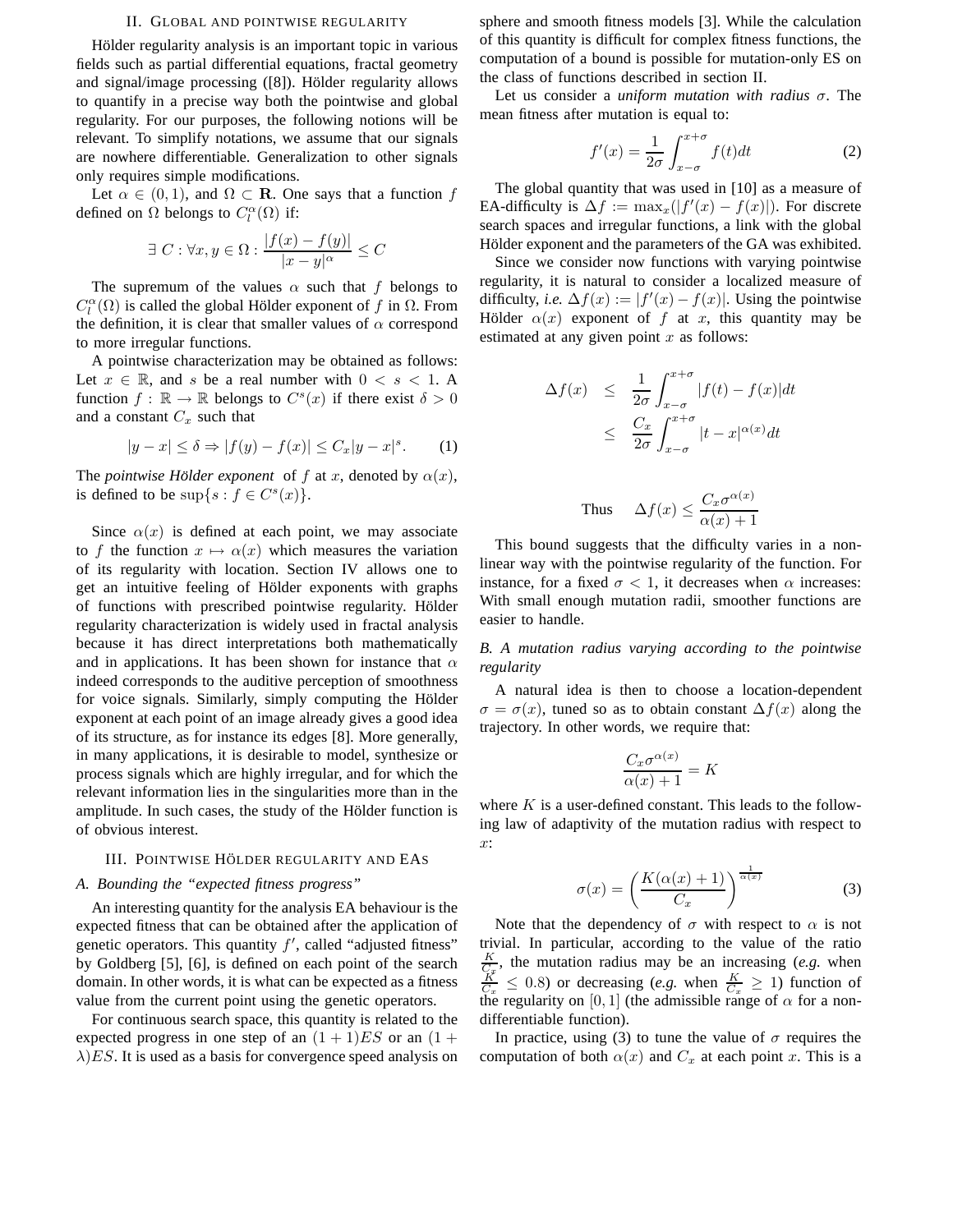delicate point. A precise estimate would necessitate knowing the value of  $f$  at finely sampled points, which is of course not available in applications. We remark however that an initial rough estimation is already sufficient for our purpose. This estimation may be refined as the algorithm proceeds. We thus propose the following procedure: For each point  $x$ where the mutation will be applied, we compute the value of the fitness at all points  $x_i$  in a small neighbourhood around x. From these values, an estimate of the couple  $(C_x, \alpha(x))$  will be obtained as explained below. Equation (3) is then used to compute  $\sigma$ . As the number of generations increases, more points will be investigated, and the estimated  $(C_x, \alpha(x))$ will get more precise. In particular, since the algorithm is supposed to visit more often regions of high fitness, the precision will increase preferably exactly at those points we are most interested in: The best estimates will be obtained around maxima of  $f$ .

To estimate  $(C_x, \alpha(x))$  from the values of f in a neighbourhood of size  $\varepsilon$  of x, we proceed as follows: Assume one knows  $f(x_i)$  for all  $x_i$  such that  $|x - x_i| \le \varepsilon$ . We compute the oscillations  $\csc_{\rho}$  of f defined as:

$$
\operatorname{osc}_{\rho} = \sup_{x_i : |x - x_i| \le \rho} f(x_i) - \inf_{x_i : |x - x_i| \le \rho} f(x_i),
$$

for  $\rho = 1/n, 2/n, \ldots, \varepsilon$ , where  $1/n$  is the sampling step. The exponent  $\alpha(x)$  and the constant  $C_x$  are then obtained as the slope and the intercept with the ordinate axis of the linear least square regression of the vector  $(\log(\text{osc}_{\rho}))_{\rho}$  with respect to  $(\log(\rho))_{\rho}$ .

# IV. TEST FUNCTIONS WITH CONTROLLED POINTWISE REGULARITY

#### *A. Weierstrass function*

In order to precisely and finely investigate the impact of pointwise regularity on the behavior of an EA, we constructed test functions with prescribed Hölder exponent [11]. To make sure that no other factor come into play and thus interfere with the analysis, these functions have been built in the following way.

The basis is a generalized Weierstrass function, which provides a convenient way to control  $\alpha(x)$ . Let us first recall the definition of the usual Weierstrass function.

$$
W_{b,h}(x) = \sum_{i=1}^{\infty} b^{-ih} \sin(b^i x)
$$
  
with  $b \ge 2$  and  $0 < h < 1$ 

The parameter  $h$  controls the regularity: The global Hölder exponent of  $W_{b,h}$  on, e.g., [0, 1], is equal to h. In addition,  $\alpha(x) = h$  for all x ([4]). Weierstrass functions are very irregular for small values of  $h$ , and become smoother as  $h$ tends to 1.

Generalized Weierstrass functions are defined as follows:

$$
GW_{b,h}(x) = \sum_{i=1}^{\infty} b^{-ih(x)} sin(b^i x)
$$
  
with  $b \ge 2$  and  $0 < h(x) < 1$ 

Provided  $h$  is differentiable, the pointwise Hölder exponent of  $GW_{b,h}$  is  $h(x)$  at each x.

Figure 1 displays a generalized Weierstrass function with  $h(x) = x$  on  $(0, 1)$ . One can clearly see the local regularity increasing along the graph. However, an additional feature is present: The local oscillation is large around 0, and decreases as  $x$  increases. It is important to note that the variation of the local oscillation is independent from the evolution of  $\alpha(x)$ . This particular behavior of  $GW_{b,h}$  is a nuisance in our case: Since we want to focus on the sensitivity of the EA to pointwise regularity, we need to get rid of other sources of variations, that would perturb our study. We thus deal with a modified version of  $GW_{b,h}$  where the local oscillations are normalized. This is explained in details below.



Fig. 1. Generalized Weierstrass function with  $h(x) = x$ .

#### *B. Test functions*

Two test functions have been built with identical features except for the pointwise regularity profile. For obvious reasons, we have constrained the functions to have the same maximum fitness value located at the same point (0, the center of the domain), and a similar underlying smooth (quadratic) component. The irregularity is considered as a "noisy" local perturbation of limited amplitude.

The generalized Weierstrass function is oscillationnormalized as follows. The local mean value and maximal absolute deviation from the mean are computed in a neighbourhood of width  $\epsilon$  around each point x of the search space  $[-0.5, 0.5]$ :

$$
\mu_{\epsilon}(x) = \frac{1}{N} \sum_{x_i : |x_i - x| \leq \epsilon} GW_{b,h}(x_i) \tag{4}
$$

$$
D_{\epsilon}(x) = \max_{x_i: |x_i - x| \le \varepsilon} |GW_{b,h}(x_i) - \mu_{\epsilon}(x)| \qquad (5)
$$

where  $N$  is the number of points  $x_i$  in the  $\varepsilon$ −neighbourhood of x. The normalised generalized Weiertrass function is then (dotted curves on figures 2 and 3)

$$
NW_{b,h}(x) = \frac{GW_{b,h}(x) - \mu_{\epsilon}(x)}{D_{\epsilon}(x)}
$$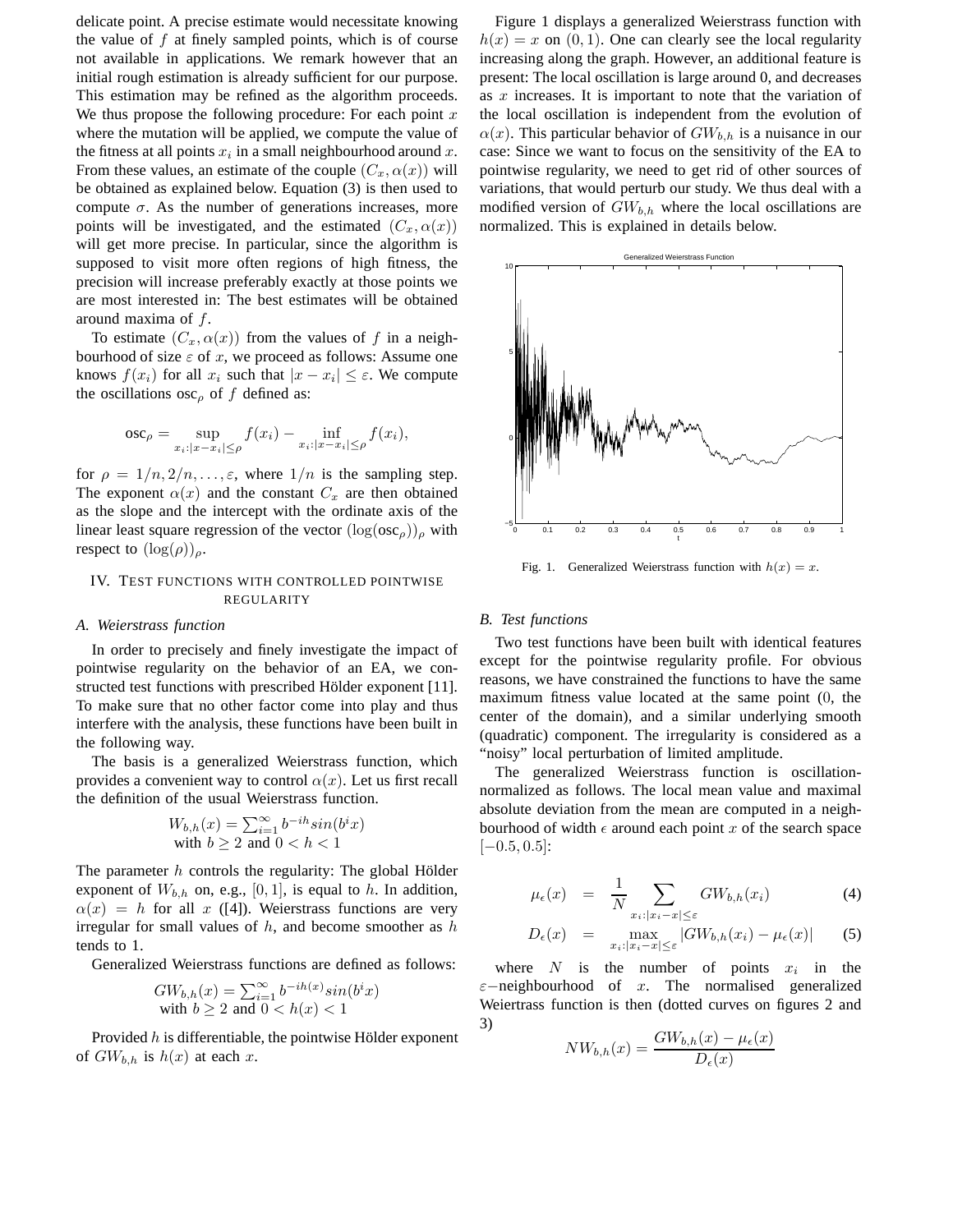



The fitness function is finally defined as the smooth trend plus the noisy component with controlled irregularity. It has the following form:

$$
f(x) = 2 - 4x^2 - |NW_{b,h}(x)|
$$

The noisy component is included as a local perturbation (of small amplitude) that is *subtracted* to the smooth trend, in order to be sure to get the same global maximum at  $x =$ 0, with the same fitness target value of 2 (since  $NW_{b,h}(x)$ ) always equal 0 at  $x = 0$ , whatever h). Additionally, each local maximum is located on the smooth trend  $2 - 4x^2$ .

In the experiments, we consider two profiles:

1) **Favourable case : irregular areas of the function have a low fitness** (Figure2)

$$
h(x) = 0.9
$$
 if  $x \in [-0.2, 0.2]$   
 $h(x) = 0.1$  else

2) **Unfavourable case : the most irregular points are located around the global maximum** (Figure3)

$$
h(x) = 0.1
$$
 if  $x \in [-0.2, 0.2]$   
 $h(x) = 0.9$  else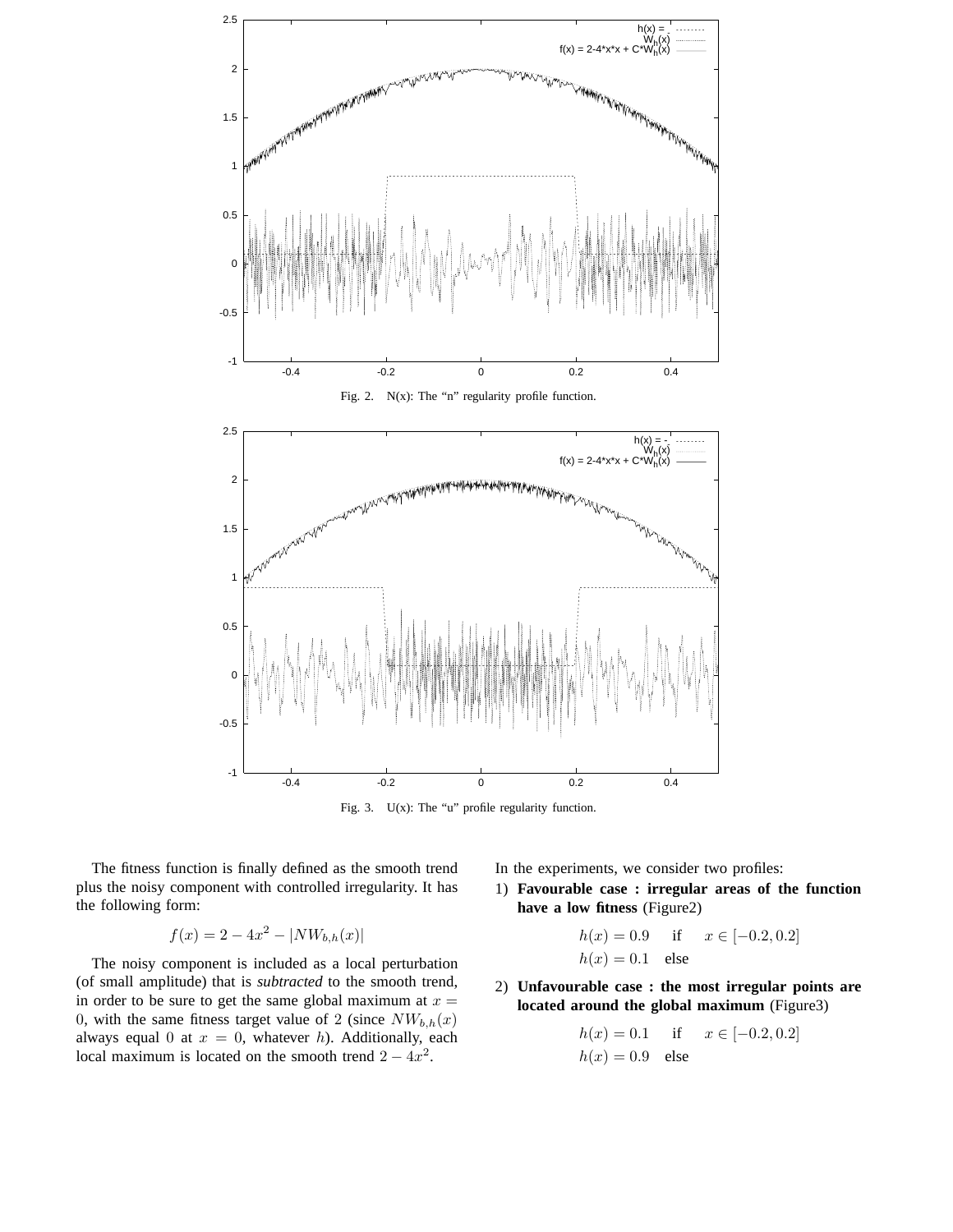Note that both h functions are not differentiable at  $\pm 0.2$ . At all other points in  $[-0.5, 0.5]$ , however, h is smooth, and the pointwise Hölder exponent of our fitness function is indeed equal to  $h(x)$ .

#### V. EXPERIMENTAL ANALYSIS

The analysis in this section aims at evaluating the efficiency of the adaptive sigma mutation radius of equation (3) on the test functions  $U(x)$  and  $N(x)$  defined in section IV. In that view, two  $(1+1)ES$  have been compared: One with fixed radius mutation (referred to as ES) and one with adaptive radius (referred to as ESadapt). Statistics have been done on 100 runs for each parameter setup.

As a preliminary experiment, we check that  $U(x)$  is intrinsically more difficult to optimize than  $N(x)$ . This is assessed through a pure random search and is illustrated on figure 4. This result comes as a confirmation to our experiments in [11].

Considering the performance of the random search, it has been decided to compare the efficiency of the  $(1+1)ES$ at early stages of the search, i.e. with small numbers of evaluations (10 or 20). Longer runs are not interesting, as all algorithms provide fitness results over 1.99.



Fig. 4. Mean results (100 runs) of a pure random search on  $U(x)$  and  $N(x)$ : Best fitness (ordinate) *vs* number of trials (abscissa).

A delicate point of the experimentation is the tuning of either the fixed  $\sigma$  (for ES) or the  $\alpha(x)$ ,  $C_x$  and K parameters (for ESadapt).

Let us first consider the case of ESadapt. We have fixed  $K = 0.1$ . This is a reasonable choice in view of the fact that K represents the expected mean fitness variation for a mutation. As explained above,  $\alpha(x)$  and  $C_x$  should be estimated at each point, using a local sampling. However, our primary aim in this work is to assess the ideal gain entailed by using the adaptive rule (3) for  $\sigma$ . In order to get rid of estimation errors, we have used the known theroretical value  $h(x)$  for  $\alpha(x)$ . As for  $C_x$ , it has been experimentally found to be roughly constant for both  $U(x)$  and  $N(x)$ , and approximately equal to 0.15. Figures 5 and 6 give



Fig. 5. Sigma profile for N(x) over the search space  $[-0.5, 0.5]$ .



Fig. 6. Sigma profile for U(x) over the search space  $[-0.5, 0.5]$ .

respectively the mutation radius profiles for the  $N$  and  $U$ functions based on these parameters settings.

Let us now move to the tuning of  $\sigma$  for ES. Recall that our aim is to compare the efficiency of ES and ESadapt. As there is no obvious way to decide what the optimal  $\sigma$  for ES is, and in order to perform a fair comparison, we chose to let  $\sigma$  vary. More precisely, we have run the experiments on ES for values of  $\sigma$  ranging in a given interval: Curves 7 to 12 show the average best fitness values obtained with ES when  $\sigma$  varies between 0.001 and 0.1. The upper bound 0.1 was chosen in view of the fact that the behaviour of a mutationonly- $(1 + 1)ES$  on the search space [-0.5, 0.5] becomes roughly equivalent to a pure random search algorithm for larger values of  $\sigma$ .

In order to get a meaningful comparison between ES and ESadapt, we define a "mean mutation radius" for ESadapt: This is simply computed as the average of  $\sigma(x)$ , as given by equation (3), over all x in  $[-0.5, 0.5]$ . Since this mean mutation radius has no reason to range in the same interval as the fixed  $\sigma$  of ES, we multiply each  $\sigma(x)$  by a constant  $\sigma_0$  so that the mean mutation radius also takes all values in [0.001, 0.1]. This rescaling ensures a fair comparison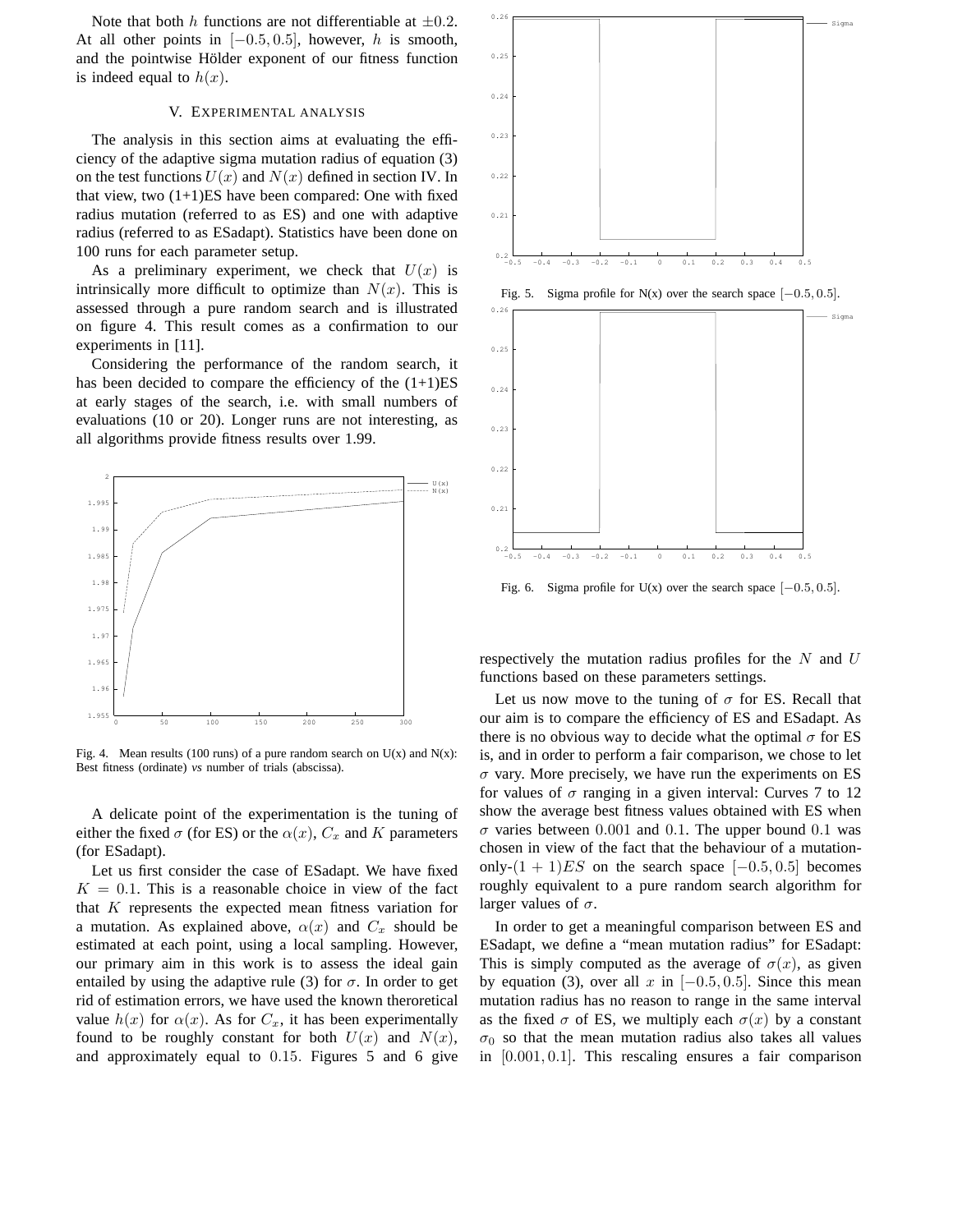between the two procedures.

Figures 7 to 12 present the best average fitness obtained after 10, 20 and 50 generation for both algorithms on the functions U and N as a function of  $\sigma$ , *i.e.* the fixed mutation radius for ES, and the mean mutation radius for ESadapt.



Fig. 7. Result of a 10 generations  $(1+1)ES$  on N(x). Mean best fitness (ordinate) *vs*  $\sigma$  (for ES) or mean  $\sigma$  (for ESadapt) (abscissa).



Fig. 8. Result of a 10 generations  $(1+1)ES$  on U(x). Mean best fitness (ordinate) *vs*  $\sigma$  (for ES) or mean  $\sigma$  (for ESadapt) (abscissa).

The advantage of ESadapt on ES is particularly clear on the 10 and 20 generations runs. For each optimal tuning of  $\sigma$ , the average best fitness of ESadapt is better that the one of ES. As said above, the difference between the two methods (and also with a pure random search) is less clear for longer runs, due to the small size of the search space. Finally, a striking difference between the behaviours of ES and ESadapt on the favourable  $N(x)$  and unfavourable  $U(x)$ cases is visible on figures 13 and 14: At the optimal  $\sigma$  (right of figure 13 and near  $\sigma = 0.05$  on figure 14), the simple ES has worse performances on the  $U(x)$  function, while the performances remain the same for the adaptive strategy.

#### VI. CONCLUSION AND FUTURE WORK

This work is an extension of the results in [10] to the continuous case. Our results are also coherent with the



Fig. 9. Result of a 20 generations  $(1+1)ES$  on N(x). Mean best fitness (ordinate) *vs*  $\sigma$  (for ES) or mean  $\sigma$  (for ESadapt) (abscissa).



Fig. 10. Result of a 20 generations  $(1+1)ES$  on U(x). Mean best fitness (ordinate) *vs*  $\sigma$  (for ES) or mean  $\sigma$  (for ESadapt) (abscissa).

experimental analysis in [11]. In addition, we have proposed a uniform mutation operator with adaptive radius that takes into account the local regularity in an (1+1)ES. Our experiments support the claim that the adaptive scheme is more efficient, and less sensitive to local regularity variations. Future work on this topic will focus on the following aspects:

- From a theoretical viewpoint, we will study the extension of this adaptive scheme to Gaussian mutation (i.e. the classical mutation operator for  $(1+1)ES$ ). Extension of this analysis to crossover operators seems to be much more difficult to investigate.
- From an applicative viewpoint, an estimation routine for  $C_x$  can be easily embedded in a  $(1+\lambda)ES$  with almost no loss of computation time. Tests wil be performed in the future. The design of an efficient on-line estimation of the irregularity parameters  $C_x$  and  $\alpha(x)$  inside a  $(\mu, \lambda)$  or  $(\mu + \lambda)$  will also be investigated.

This new regularity adaptive scheme should be also compared with other adaptive schemes and auto-adaptive schemes. Each scheme has its proprer balance of calculation cost versus efficiency. An experimental analysis will be